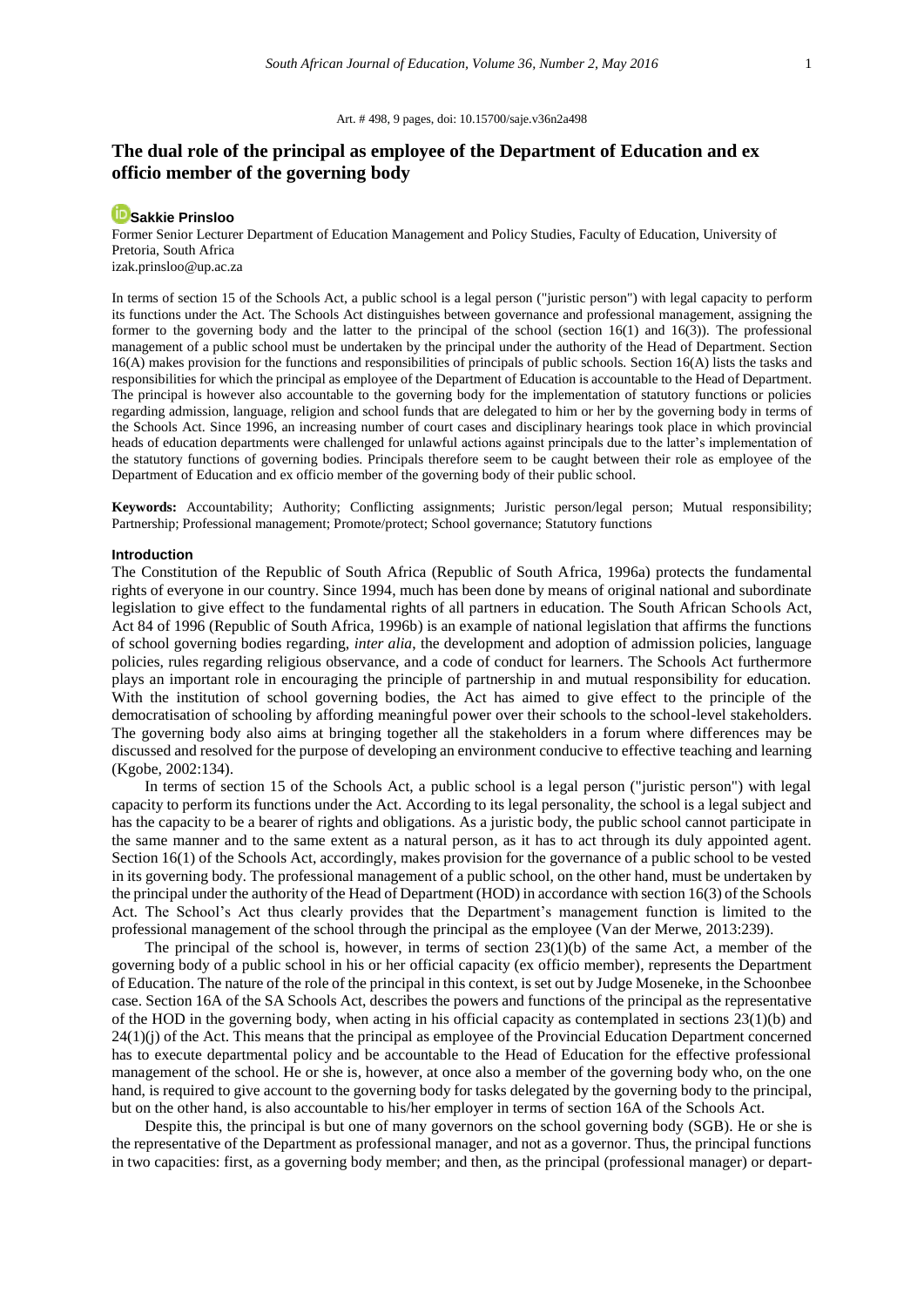mental employee. In practice, this means that he or she should implement the policies of a given provincial education department when operating as departmental employee; and, when dealing with the Department in his or her capacity as governing body member, should watch over the interests of the governing body, the school and the parent community (Van der Merwe, 2013:241-242).

#### Problem Statement, Objectives and Concept Clarification

# *Problem statement*

The Schools Act distinguishes between governance and professional management, assigning the former to the governing body and the latter to the principal of the school (sections  $16(1)$  and  $16(3)$ ); (cf. Table 1). According to Davies (1999:60) it may be concluded that no active professional management role is foreseen for the governing body of a public school. This distinction may well give rise to conflicts between the governing body and the principal of the school, especially if there is any uncertainty about who is responsible for what and who is accountable to whom (Joubert & Prinsloo, 2009:236).

The principal is responsible for and accountable to the Head of Department for the functions and responsibilities set out in section 16A and also for the day-to-day professional management of a public school. This includes the management of staff affairs; the curriculum (instructional leadership); administrative affairs; physical facilities and school community relations (cf. Table 1). The principal is, however, also accountable to the governing body for the implementation of statutory functions delegated to him/her by the governing body in terms of the Schools Act. This article will thus look at

- The implications of Section 16A for the role of the principal as a member of the governing body as well as an employee of the Department of Education, and the potential conflict of interests arising from section 16A; and
- The interpretation and implementation of the provisions made in the Schools Act regarding the statutory functions of school governing bodies.

The question that arises from this  $is - are principal$ caught between their role as employee of the Department of Education and ex officio member of the governing body of their public school?

# *Concept clarification*

## Power

Power is the ability to execute authority and the manner in which it is done (Gerber, Nel & Van Dyk, 1998:301). The power of a SGB refers to its legal capacity to perform its functions and obligations in terms of section 16 of the Schools Act. The power of a governing body is not delegated power, but original power, in terms of the Schools Act, to act as the duly designated agent of a public school.

#### Authority

Smit and De J Cronjé (1997:117) maintain that every manager (principal), regardless of management level, is on occasion also a leader, who ensures that subordinates work together to achieve the stated objectives of the enterprise (school). No manager can manage without authority. Therefore, authority has to do with the right to enforce certain actions in accordance with specific guidelines (policy), and the right to take action against those who will not cooperate to achieve certain goals. The HOD in a given province, as the executive head of the Department of Education, is legally responsible for all actions in that department. He/she has the authority vested in his/her post to delegate authority to subordinates. In the school situation, the school principal, as the executive officer of the school, is given authority by the head of provincial education to enforce his/her authority in the school (Joubert & Prinsloo, 2009:229). The principal of a school has the authority to act on behalf of the HOD and to take independent decisions within the broad guidelines of relevant legislation and departmental policy.

#### Responsibility

Responsibility refers to a person's duties in terms of his/her post and the work allocated to him/her. The work does not necessarily need to be done by this person; some of it (with its attendant responsibility) may be delegated, however he/she is, in the final instance, responsible for the successful execution of the work.

#### Accountability

The Oxford Compact English Dictionary (Simpson & Weiner, 1991) explains that the expression *to give account of* means to *give a satisfactory record or explanation of*, while *accountable* as an adjective means *required or expected to justify actions or decisions*. Accountability thus refers to a person's duty to give an account of having executed his/her work in terms of set criteria and determined standards (Joubert & Prinsloo, 2009:231).

This means that if a task is delegated, allocated or assigned to a person with the authority and responsibility to execute it effectively, he/she is accountable to his/her head to complete such task satisfactorily (Van der Westhuizen, 1997:172-173). The principal of a school is accountable to the Head of Education in the province for the effective management of the school. The principal is also accountable to the governing body (parent community) for the correct handling, use and reporting of school finance, the implementation of governing policy regarding the admission, language and religion policies of the school (Joubert & Prinsloo, 2009:231).

According to Nieuwenhuis (2007:104) the thread that runs through all definitions is that ac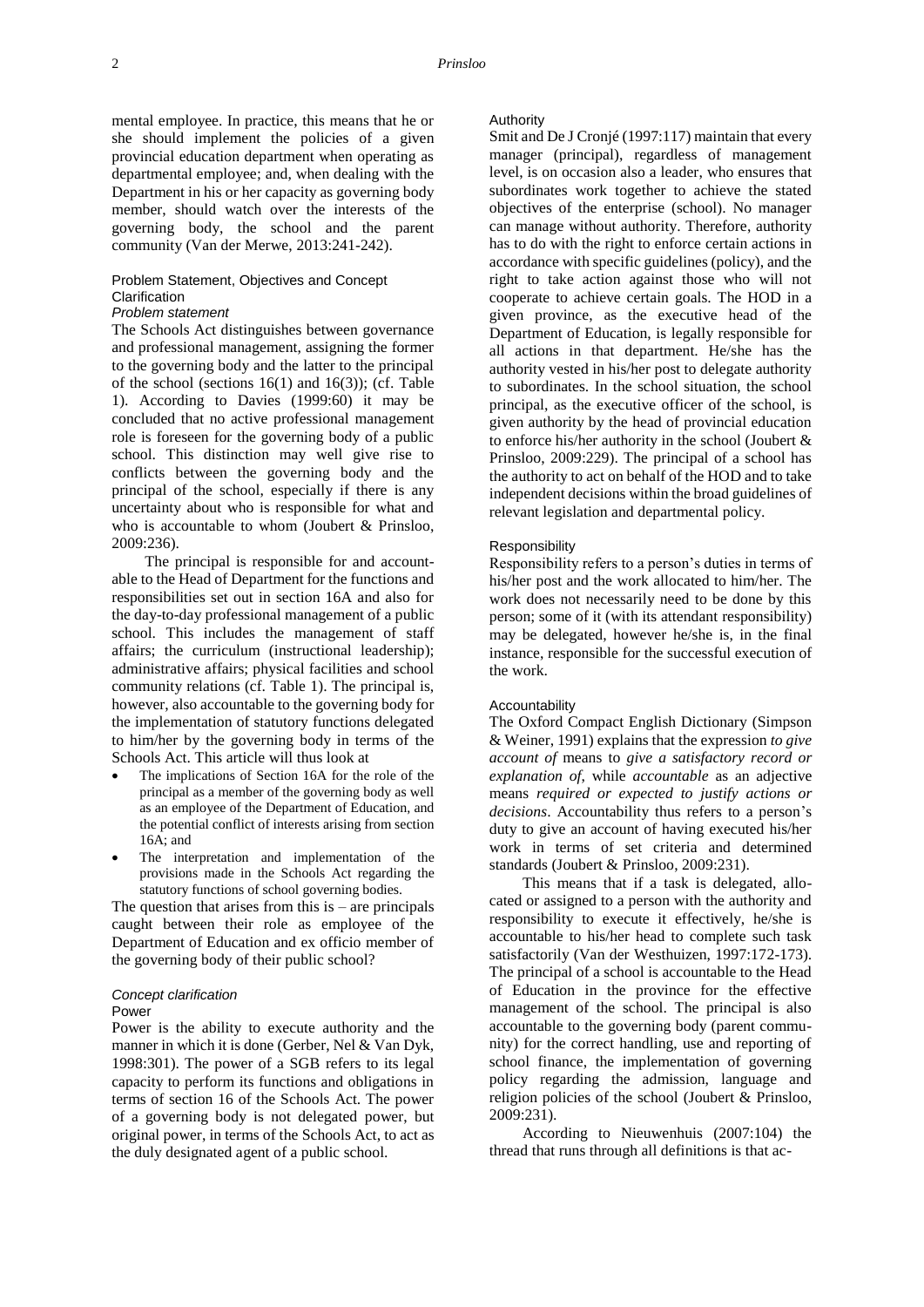countability places a duty or obligation on a person to act in accordance with a standard or expectation set for his/her behaviour. In other words, every person must be able to account for his/her actions in relation to the standard or expectation set for these actions in a specific situation.

#### The Principle of Partnership in and Mutual Responsibility for Education

The Schools Act plays an important role in encouraging the principle of partnership in and mutual responsibility for education. With the institution of school governing bodies, the Act has aimed to give effect to the principle of the democratisation of schooling by affording meaningful power over their schools to the school-level stakeholders. The governing body also aims at bringing together all the stakeholders in a forum where differences may be discussed and resolved for the purpose of developing an environment conducive to effective teaching and learning (Kgobe, 2002:134).

The governing body consists of a majority of parents (the representatives of the parent community), a number of educators, administrative staff and, in the case of secondary schools, also learners. It is responsible for the governance of the school (section 16). In terms of section 23(9) of the Schools Act, the number of parent members must comprise one more than the combined total of the other members of the governing body who have voting rights. The fact that parents make up the majority (section 23(9)) on the governing body demonstrates the importance of their involvement and constitutes the principle of partnership and mutual responsibility in a public school. This partnership is based on the democratic principle of decentralisation and the distribution of authority from the national and provincial spheres of government to the school community itself. The preamble of the Schools Act further recognises the need to protect the diversity of language, culture and religion in education, uphold the rights for all learners, parents and educators, and promote their acceptance of responsibility of the organisation, governance and funding of schools in partnership with the state.

It is further important to state that in terms of section 16(2) of the Schools Act, the governing body stands in a position of trust towards the school and must promote the best interests of the school and strive to ensure its development through the provision of quality education for all learners (section  $20(1)(a)$ ).

The Legal Framework within which Principals of Public Schools have to fulfil their Dual Role as Professional Managers and Ex Officio Governors As previously indicated, the Schools Act distinguishes between governance and professional management. According to Davies (1999:60), it may be concluded that no active management role is

foreseen for the governing body of a public school. However, this distinction may well give rise to conflicts between the governing body and the principal of the school, especially if there is any uncertainty about who is responsible for what, and who is accountable to whom.

In the following table, a distinction is made between professional management and governance of a school.

Section 16(A)(1) accordingly makes provision that:

a) the principal of a public school represents the Head of Department in the governing body when acting in an official capacity as contemplated in sections  $23(1)(b)$  and  $24(1)(j)$ .

In terms of section  $16(A)(2)$  the principal must:

- a) attend and participate in all meetings of the governing body;
- b) assist the governing body with a report about the professional management relating to the public school;
- c) assist the governing body in handling disciplinary matters pertaining to learners;
- d) assist the Head of Department in handling matters pertaining to educators and support staff; and
- e) inform the governing body about policy and legislation.
- 3) The principal must assist the governing body in the performance of its functions and responsibilities, but such assistance or participation may not be in conflict with:
	- a) instructions of the Head of Department;
	- b) legislation or policy;
	- c) an obligation that he or she has towards the Head of Department, the Member of the Executive Council or the Minister; or
	- d) a provision of the Employment of Educators Act, Act 76 of 1998 (Republic of South Africa, 1998), and the Personnel Administrative Measures determined in terms thereof.

In terms of Chapter C, paragraph 4.2 (e) (i) of the Personnel Administrative Measures, the principal is responsible for the professional management of a public school. Paragraph 4.2 (e) makes provision for:

(v) INTERACTION WITH STAKEHOLDERS

 To serve on the governing body of the school and render all necessary assistance to the governing body in the performance of their functions in terms of the SA Schools Act.

(vi) COMMUNICATION

• To co-operate with the school governing body with regard to all aspects as specified in the SA Schools Act.

The implementation of governing body policies regarding admission to the school (section 5), language (section 6), religion (section 7), the Code of Conduct for learners (section 8) and the administration and spending of schools fees (section 37), is delegated to the principal of the school.

The abovementioned provisions mean that the principal should implement the policy of the provincial Department of Education when operating as a departmental employee and, in his/her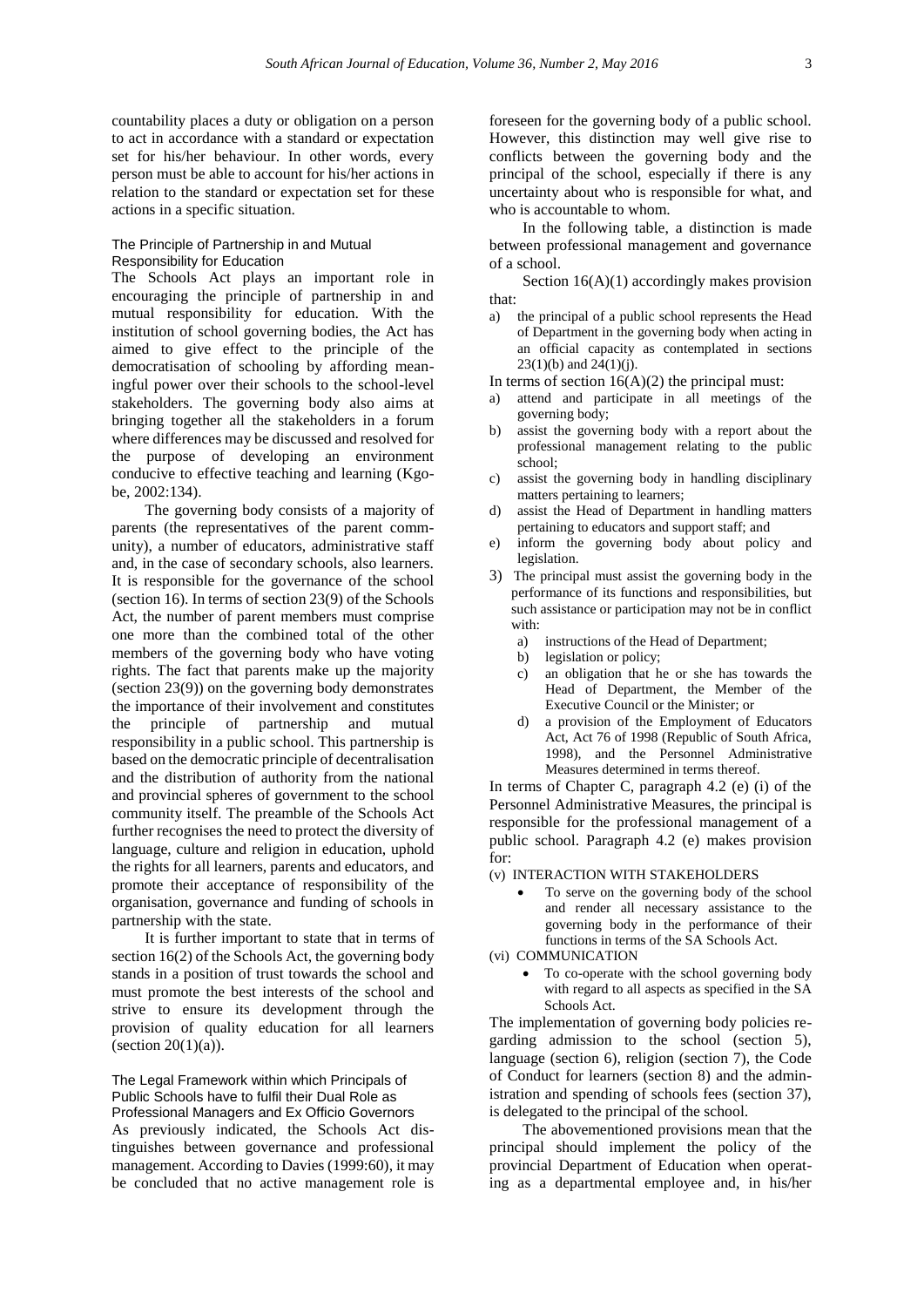capacity as governing body member, should watch over the interests of the governing body, the school and the parent community when dealing with the Department. As professional leader, the principal

should do everything that is expected of him/her to ensure that what the governing body and the provincial Department do is lawful, fair, reasonable and permissible (Beckmann, 2002:11).

**Table 1** Professional management and governance of a public school

| MANAGEMENT (the principal)                           |                                                       | GOVERNANCE (the governing body) |                                                         |  |
|------------------------------------------------------|-------------------------------------------------------|---------------------------------|---------------------------------------------------------|--|
| Directly responsible for the day-to-day professional |                                                       | Responsible for the drafting of |                                                         |  |
| management of the school                             |                                                       |                                 | admission policy (section 5 and 5A)                     |  |
|                                                      |                                                       | $\overline{\phantom{0}}$        | language policy (section 6)                             |  |
|                                                      | management of staff affairs; learner affairs; school  | $\overline{\phantom{a}}$        | religion policy (section 7)                             |  |
|                                                      | finance (keeping accounts and records of school       | $\overline{\phantom{0}}$        | code of conduct for learners                            |  |
|                                                      | funds); administrative affairs; physical facilities;  |                                 | disciplinary proceedings (section 8)                    |  |
|                                                      | school community relations                            |                                 |                                                         |  |
| -                                                    | implementation of departmental policy                 |                                 | Responsible for                                         |  |
| $\overline{\phantom{0}}$                             | professional leadership regarding educator staff      |                                 | recommending to the HOD the appointment of              |  |
|                                                      | being a member of the SGB (support and assistance)    |                                 | educators and non-educators (section $20(1)(i)$ )       |  |
|                                                      | liaising with the Department of Education             | $\overline{\phantom{a}}$        | school funds and assets                                 |  |
| $\overline{\phantom{0}}$                             | utilisation and development of staff and other        | $\overline{\phantom{a}}$        | annual budget                                           |  |
|                                                      | resources that focus on effective teaching and        | $\overline{\phantom{a}}$        | enforcement of payment of school fees                   |  |
|                                                      | learning                                              | $\overline{\phantom{0}}$        | financial records                                       |  |
|                                                      | Works directly with staff                             |                                 | auditing or examination of financial records and        |  |
| $\overline{\phantom{0}}$                             | Works directly with learners (full time)              |                                 | statements                                              |  |
| $\overline{\phantom{0}}$                             | Direct decision making regarding all professional     | $\overline{\phantom{a}}$        | safety of learners (buildings and school grounds)       |  |
|                                                      | matters in the school (within the broad guidelines of | $\overline{\phantom{a}}$        | Works with management                                   |  |
|                                                      | education policy and law)                             | $\overline{\phantom{a}}$        | Works through management (part time)                    |  |
| $\overline{\phantom{0}}$                             | Direct responsibility (employer and governing body)   | $\overline{\phantom{0}}$        | Direct decision making in terms of its functions as     |  |
|                                                      | Directly accountable to the governing body in terms   |                                 | determined in the Schools Act                           |  |
|                                                      | of assigned tasks (school finance)                    | $\overline{\phantom{a}}$        | Overarching responsibility                              |  |
| $\overline{\phantom{0}}$                             | Directly accountable to the employer for the          | $\overline{\phantom{0}}$        | Directly accountable in terms of the legal functions as |  |
|                                                      | professional management of the school                 |                                 | determined in the Schools Act (parent community and     |  |
|                                                      |                                                       |                                 | the Department of Education)                            |  |
| Source: Adapted from Joubert and Prinsloo (2009:236) |                                                       |                                 |                                                         |  |

The problem is however, that if the principal fails to comply with the provisions made in section  $16(A)(3)(a)$  of the Schools Act, disciplinary action can be taken against him/her. In other words if the assistance of the principal to the governing body for example, is in conflict with the instructions of the HOD ("any departmental official") it may be used to formulate a charge of misconduct against the principal. In terms of section 18 of the Employment of Educators Act, Act 76 of 1998 (Republic of South Africa, 1998), misconduct refers to a breakdown in the employment relationship. The following definitions of misconduct may be used by the employer (Department of Education) to formulate a charge of misconduct against a principal:

- Failure to comply with or contravention of this Act or any other statute, regulation or legal obligation relating to education and the employment relationship;
- Wilful or negligent mismanagement of the finances of the State, a school, a further education and training institution or an adult learning centre; or
- Failure to carry out a lawful order or routine instruction without just or reasonable cause.

In practise this means that if the Head of Department instructs a principal of an Afrikaans medium school to enrol English speaking learners against the will of the governing body of the school and the principal refuses to follow the instruction, disciplinary action

can be taken against the principal. It may have the further implication that it may lead to a situation of conflict between the principal as ex officio member of the governing body and the representatives of the parent community on the governing body.

As was mentioned in the problem statement, there has since 1996 been a proliferation of court cases and disciplinary actions in which provincial Heads of Education Departments were challenged for having taken lawful action against principals.

Heads of Departments and Departmental Officials Interpretation and Implementation of the Schools Act

The following Case Law is used to demonstrate how Heads of Departments and officials interpret and implement the provisions made in the Schools Act regarding the statutory functions of school governing bodies:

#### *Governing body of Mikro Primary School & another vs. Western Cape Minister of Education & others (2005) JOL 13716 (C)*

On 2 December 2004, the Department of Education instructed Laerskool Mikro, an Afrikaans-medium school, to admit and accommodate 40 Englishspeaking Grade 1 learners at the school in January 2005, despite the availability of a parallel-medium school only 200m away from Mikro. The Depart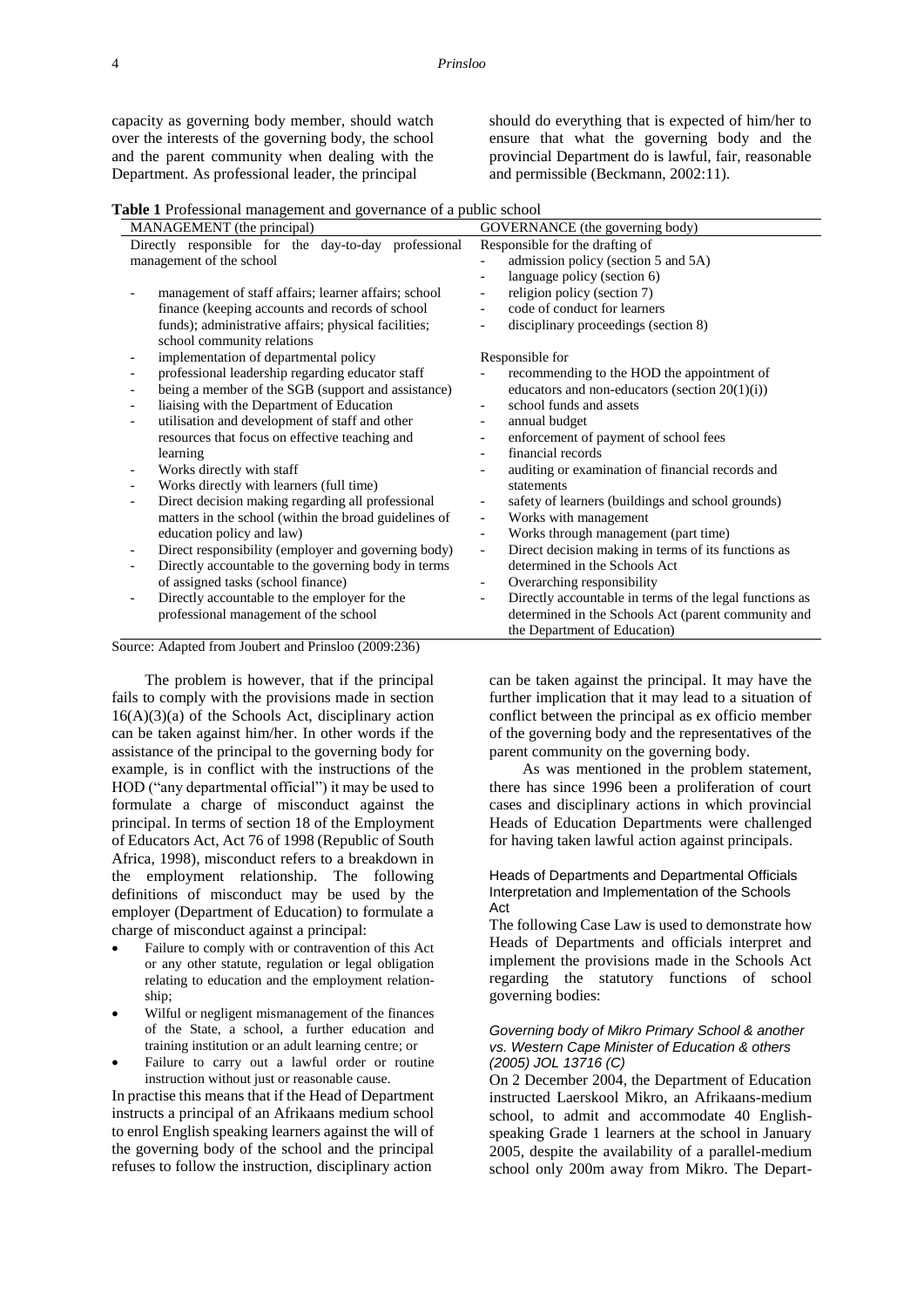ment required the school to teach these learners in English and advised the principal that failure to implement this directive may constitute grounds for disciplinary action.

On the morning of 19 January 2005, two officials from the Western Cape Education Department insisted that the 21 English-speaking children who turned up with their parents attend the assembly in the school hall, where the school was to be opened for the year. They brushed aside the protests of the chairperson of the Mikro Governing Body, namely that these children had not yet been admitted to the school. Application forms completed by the parents under the supervision of one of the officials from the Department of Education had not been processed by the principal of the school, nor had he applied his mind to matters such as whether each of the children fell within the required age group. One of the officials told the chairperson of the Governing Body that he was taking over the management of the school.

In the subsequent court case, Judge Thring found that the insistence by the Western Cape Department's officials that the children and their parents attend the school assembly against the wishes of the principal and chairperson of the Governing Body of Mikro Primary constituted interference in the governance and professional management of the school. One of his concerns in this regard was the "value of legality" (rule of law), which refers to the simple principle of the State having to obey the law. The Judge further stated that this principle is so fundamental and important in any civilised country that only in an extremely rare case could the rule of law be held hostage to the best interests of children. Indeed, he found it difficult to imagine how it could ever be in the long-term best interest of children to grow up in a country, where the State and its organs and functionaries have been elevated to a position in which they could regard themselves as being above the law, because the rule of law had been abrogated as far as they were concerned.

Judge Thring also remarked that, in his view, the fact that that the school principal, in terms of section 16(3) of the Schools Act, must undertake the professional management of his school under the authority of the Head of Department does not, render the principal subservient to the Department in everything he does. He does not, thereby, become the Head of Department's lackey.

The Minister of Education took the matter on appeal to the Supreme Court of Appeal (SCA): *Minister of Education, Western Cape, and Others v Governing Body, Mikro Primary School, and Another* (2006) (1) SA 1 (SCA). The SCA ruled, inter alia, that:

> … while section 6(1) of the Act authorised the Minister of Education to determine norms and standards for language policy in public schools, it

did not authorise the Minister him/herself to determine the language policy of a particular school, nor did it authorise him/her to authorise any other person or body to do so.

 $\therefore$  it was, in terms of section 6(2) of the Act, the function of the governing body of a public school to determine the language policy of the school, subject to the Constitution, this Act, and any applicable provincial law. The admission and language policy determined by the first respondent was not contrary to any of the relevant provisions, and neither the Head of the Department nor the Minister had the right to impose a language policy in opposition with that already determined and adopted by the school. … the Western Cape Provincial School Education Act, (Act 12 of 1997) (C) was subordinate to the Act, which provided that the professional management of a school had to be undertaken by the principal under the authority of the Head of the Department, in terms of s. 16(3). It was thus clear that the Head of the Department was required to exercise his or her authority through the principal of the school. He or she could not do so through officials of the Department, since the professional management of a school required a professional educator. The Court a quo had therefore correctly granted the declaratory order and interdict.

Although the governing body of a public school may determine the language policy of a public school, Departmental officials tried to force the principal of Mikro Primary to commence an English medium class at the school. As mentioned, one of the officials went so far as to tell the chairperson of the governing body of the school that he was taking over the management of the school.

The Mikro Primary School case demonstrates the difficult position of the principal as *ex officio* member of the governing body and as employee of the Department of Education. The parent members on the governing body may have the expectation that the principal must promote and protect, with them, the best interests of the school and the learners of the school, while officials of the Department of Education expect the principal to carry out their instructions, whether such instructions are lawful or not.

### *Schoonbee and others vs. MEC for Education, Mpumalanga and another (2002) (4) SA 877 (t)*

Another example of an attempt by the Department to hold employees liable for statutory functions vested in the governing body is the case of *Schoonbee and Others v MEC for Education, Mpumalanga & Another* (2002) (4) SA 877 (T). In this case, the Department apparently assumed that the principal was also the accounting officer of school funds. The principal and deputy principal of Ermelo High School were suspended by the Head of the Mpumalanga Department of Education on alleged charges of misusing school funds and the governing body was dissolved. In a landmark judgement, Judge Dikgang Moseneke dealt with the relationship between the SGB and the principal in a way that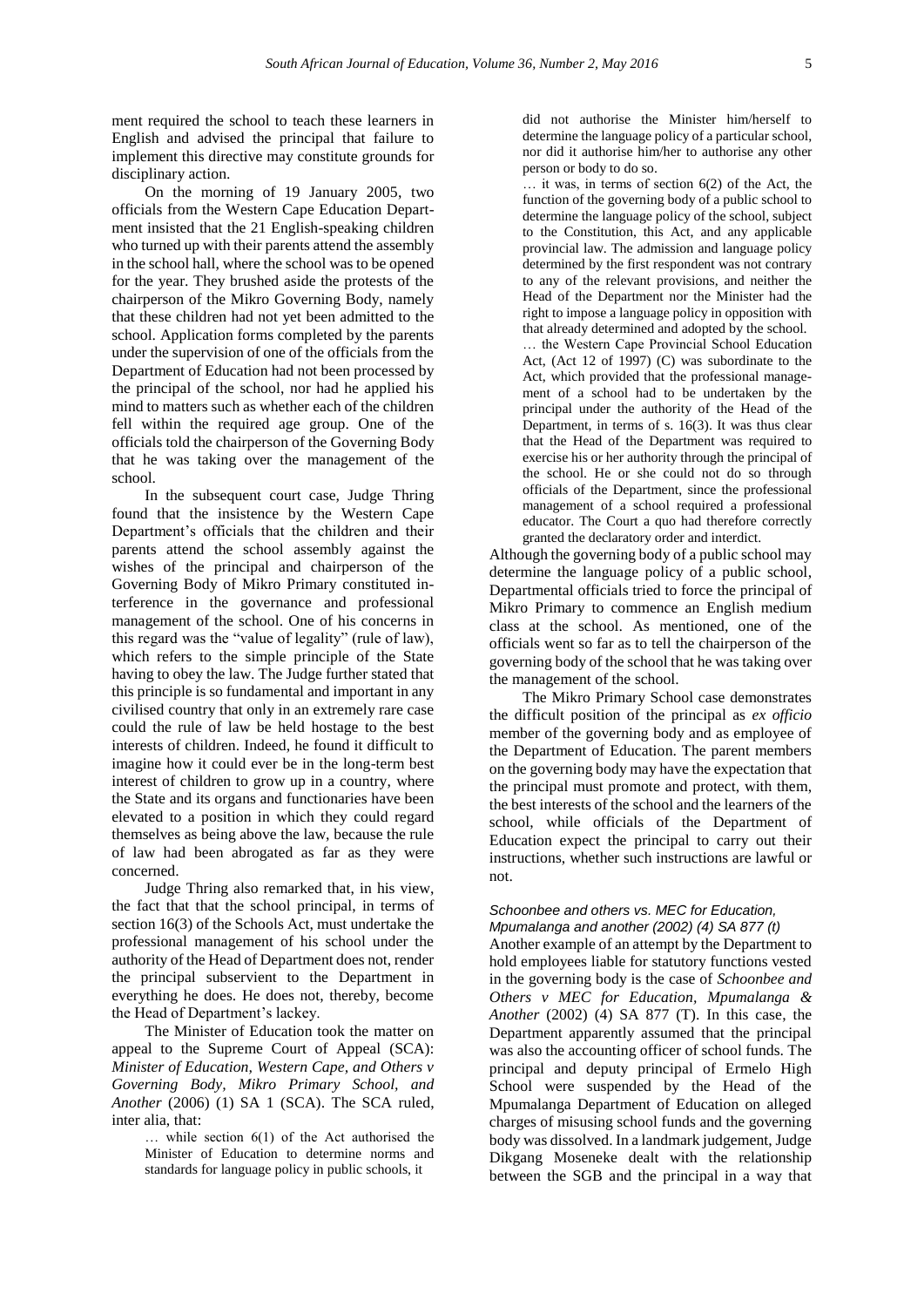should give direction to the way we think about this relationship. The Judge found that the principal

- has a duty to facilitate, support and assist the governing body in the execution of its statutory functions relating to assets, liabilities, property and financial management of the public school and also as a person to whom specific parts of the governing body's duties can be delegated;
- is accountable to the governing body, and it is the governing body that should hold the principal accountable for financial and property matters that are not specifically entrusted to the principal by the statute.

Judge Moseneke's further findings can be sumarised as follows:

 The Department of Education (as employer) is not entitled to impute to principals (as employees) and hold them liable for statutory functions vested in governing bodies with regard to assets, liabilities, property and the financial management of a school.

As to the dissolution of the governing body, the governing body was obliged to execute its statutory duties and manage the affairs of the school in a lawful manner. When, as in this instance, a forensic audit report suggested that there were several matters (concerning the expenditure of school funds or the use of school property by the principal) which the governing body could have handled differently, the Head of Education should have called upon the governing body for such explanations as might have been necessary. The judge held the view that at that stage it was not necessary to dissolve the entire SGB in order to be able to raise and deal with, as the Head of Department wanted to, the matters or accounting concerns raised by the report of the Auditor-General.

In the Schoonbee case the principal and deputy principal were suspended for having implemented certain parts of the financial policy of the Governing Body of Ermelo High School.

#### *Gerrit Maritz Secondary School vs. Gauteng Department of Education (2004)*

Gerrit Maritz Secondary School is and has since its establishment 30 years ago been an academic school with a technical field of study. In terms of Regulations Relating to the Admission of Learners to Public Schools of 13 July 2001, as published in the Provincial Gazette Extraordinary 129 (Provincial Notice 4138/2001), provision is made for the following:

- 7.1 The Head of Department, after consultation with representatives of school governing bodies, may determine feeder zones for schools, in order to control the learner numbers of schools and coordinate parental preferences. Such feeder zones need not be geographically adjacent to the school or each other.
- 7.3 A school with a specific field of study, e.g. a technical school, school of arts, must have larger zones to accommodate learners with specific aptitudes, interests or needs.

Due to its technical field of study, Gerrit Maritz Secondary School was used to accommodate

learners from a larger feeder zone north of the Magaliesberg. On 24 June 2004, the Gauteng Department of Education issued Circular 38 of 2004, entitled "Management of Admissions to Public Ordinary Schools". The circular demarcated temporary feeder zones for the purposes of admission for the 2005 school year, and prescribed that learners should attend the nearest school to the parents' home address or place of work in relation with the parents' choice of medium of instruction, after all due processes have been complied with.

Preference in respect of admission had to be given to the following learners in terms of paragraph 6.1 of Circular 38:

- a) Children of parents living in the area, including domestic employees;
- b) Children of parents working in the area; and
- c) Learners from the feeder primary schools.

The Circular prescribed that learners referred to in 6.1 had to be placed on an 'A' list. A learner who did not qualify in terms of the abovementioned criteria was not precluded from seeking admission at whichever school he/she chose, but would be placed on a waiting list 'B', and would be informed of the outcome of his/her placement no later than the end of November 2004.

According to the District Director concerned, clear instruction was given in August 2004 to principals of the three secondary schools concerned to come together and to map their feeder areas to avoid disputes between schools regarding the admission of learners.

In the meantime, learners from the larger feeder area interested in following a technical field of study, were placed on the A list of Gerrit Maritz Secondary School. A district official however instructed the school to remove from the A list all learners who lived in the larger feeder area, because those areas had not yet been mapped. This was immediately done.

After fruitless consultation between the principal of the school and members of the Governing Body to convince the district officials that the school was entitled to a larger feeder area, a group of parents of the affected learners and the governing body decided to prepare a lawsuit against the Gauteng Department of Education on the grounds that the governing bodies of the schools concerned were not consulted in the so-called mapping of the new feeder areas.

The following statements were taken from the written affidavit by the District Director concerned:

 *I wish to state that even if the principals had been requested to establish feeder zones in August 2004, the procedure followed may have been lawful for the simple reason that the principal is a member of the governing body. The principal indeed has the authority to sign letters and cheques on behalf of the school governing body. He can therefore act as representative of the school governing body.*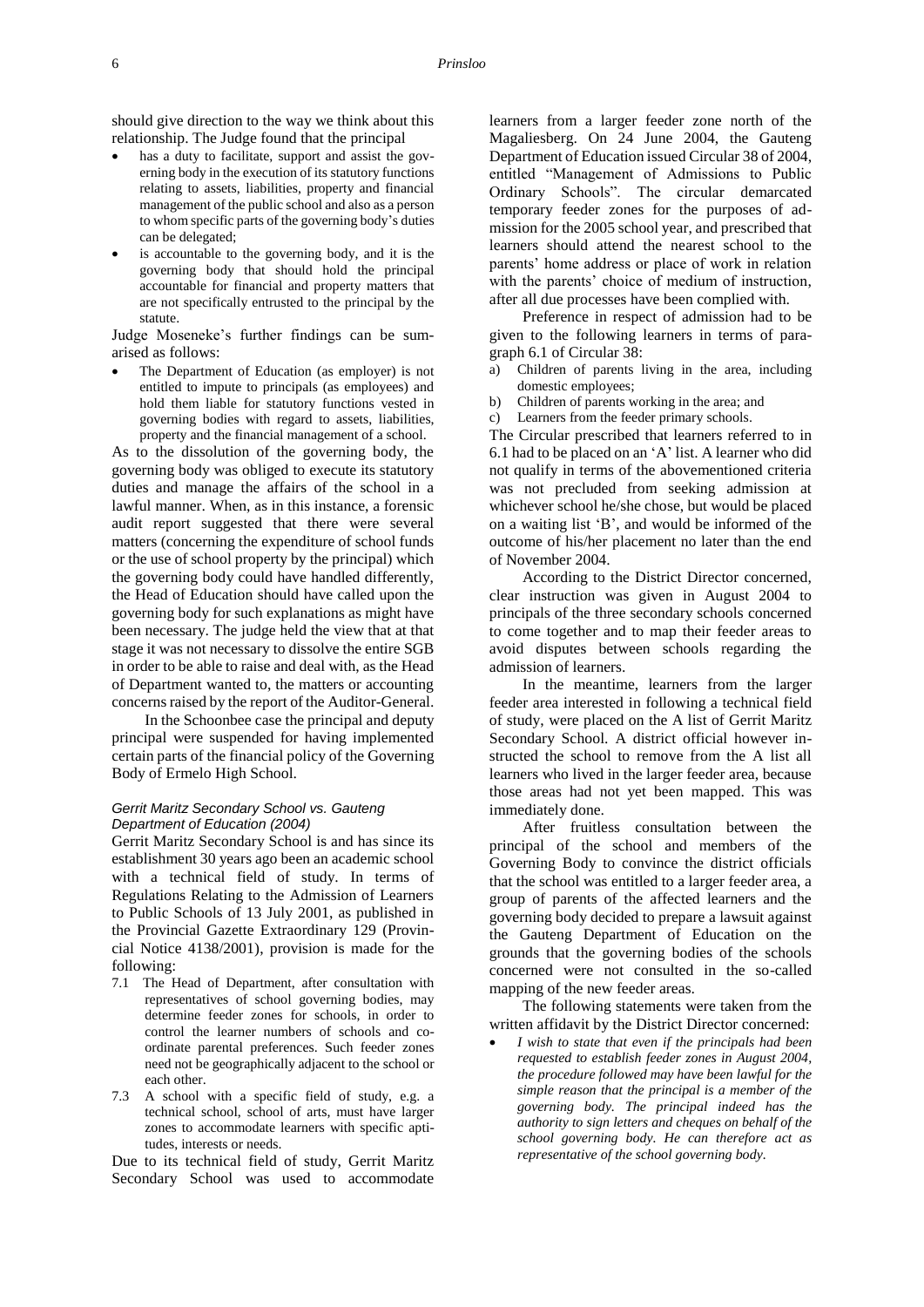*The First Respondent (the principal) has now filed an affidavit in which he is clearly in support of the Applicants (Governing Body and parents concerned). He does not state that he deposes to this affidavit in his official capacity. A cost order will be sought against the First Respondent in his personal capacity.*

The case was settled out of court and as from 2005 Gerrit Maritz Secondary School continued to admit learners from the school's traditional larger feeder zone. The principal, however, was charged with alleged misconduct in terms of section 18(1) of the Employment of Educators Act, namely "failure to carry out a lawful order or routine instruction without just or reasonable cause".

After many attempts by the principal concerned to convince the Department that it did not have any legitimate case against him, the Department eventually dropped the charges. An alarming factor in this case was the mistaken notion of the District Director that the principal of a public school as ex officio member of the governing body was in the position to take decisions on behalf of the governing body.

The Gerrit Maritz case presents a good example of a principal who was caught between the instruction of a district director, the best interests of the school, and the school community represented by the governing body. It was also not a surprise to find the Schools Act being amended to insert sections such as  $16(A)(1)(a)$  and  $16(A)(3)(a)$ . Section 16(A)(1) of the Schools Act states that the principal represents the Head of Department on the governing body. In subsection  $16(A)(3)$ , the Act goes on to declare that the principal's assistance to, or participation in the governing body, may not be in conflict with instructions of the Head of Department; legislation or policy; an obligation towards the Head of Department. The problem is that if the principal fails to comply with the provisions made in section  $16(A)(3)(a)$  of the Schools Act, disciplinary action may be taken against him/her. In other words, if the assistance of the principal to the governing body, for example, is in conflict with the instructions of the HOD ("any departmental official"), it may be used to formulate a charge of misconduct against the principal.

#### *The Harmony High School and Welkom High School case (2010)*

The governing bodies of the two public high schools in the Free State Province (Harmony High School and Welkom High School) adopted pregnancy policies that require the exclusion of pregnant learners from attending the school for a specific time. The Head of the Free State Education Department instructed the principals of the two schools to readmit two learners who had been excluded in terms of the schools' respective pregnancy policies. The two schools successfully obtained an order from the Free State High Court

preventing the Head of the Free State Education Department from interfering with the implementation of their respective pregnancy policies. Judge Rampai expressed himself as follows regarding unlawful actions or interference by the Department in the governing body's power to determine the school's pregnancy policy:

*Even if the learner pregnancy policies were substantively unfair, flawed and plagued by countless features of invalidity, the Department had no administrative power to determine, amend, suspend or abolish (or give instructions designed to attain any of these) the learner pregnancy policies for the schools. It follows from this reasoning that the directives issued by the Department (first respondent) late last year were unlawful. I am therefore inclined to declare them to be of no binding force and effect in law. To find otherwise would render the functioning of the school governing body ineffective and superfluous. Governance of schools can fall into disarray. When the institutional autonomy of a school governing body is compromised by instructive official interventions, the elementary norm and standards of teaching and learning might be seriously eroded…*

The decision of the Free State High Court was subsequently confirmed by the Supreme Court of Appeal and the Constitutional Court. The Constitutional Court confirmed that public schools are run by a partnership between the education authorities (provincial and national) and communities (represented through school governing bodies). The Constitutional Court held that the Head of a provincial Education Department cannot instruct the principal of a public school to contravene an existing policy adopted by the governing body of that school (Wilter, 2013:5-6).

#### *The Governing Body of the Rivonia Primary School v MEC for Education: Gauteng Province (161/12) (2012) ZASCA 194 (30 November 2012)*

Rivonia Primary School declined to admit a child to its Grade 1 class for the 2011 school year, because she was twentieth on the waiting list, despite the insistence of her mother. The mother insisted in her demand that the child be admitted and garnered the support in her cause of officials of the Gauteng Department of Education. Some weeks into the school year, the Head of the Department (HOD) instructed the Principal to admit the child. Before the governing body could meet to consider the instruction, officials of the Department arrived at the school and summarily deposited the child in a classroom. The officials told the principal and a member of the governing body that the admission function of the principal had been withdrawn and that the function had now been delegated to them as Departmental officials. Judge Cachalia found that this high-handed conduct of departmental officials can only be deprecated for reasons that was unlawful.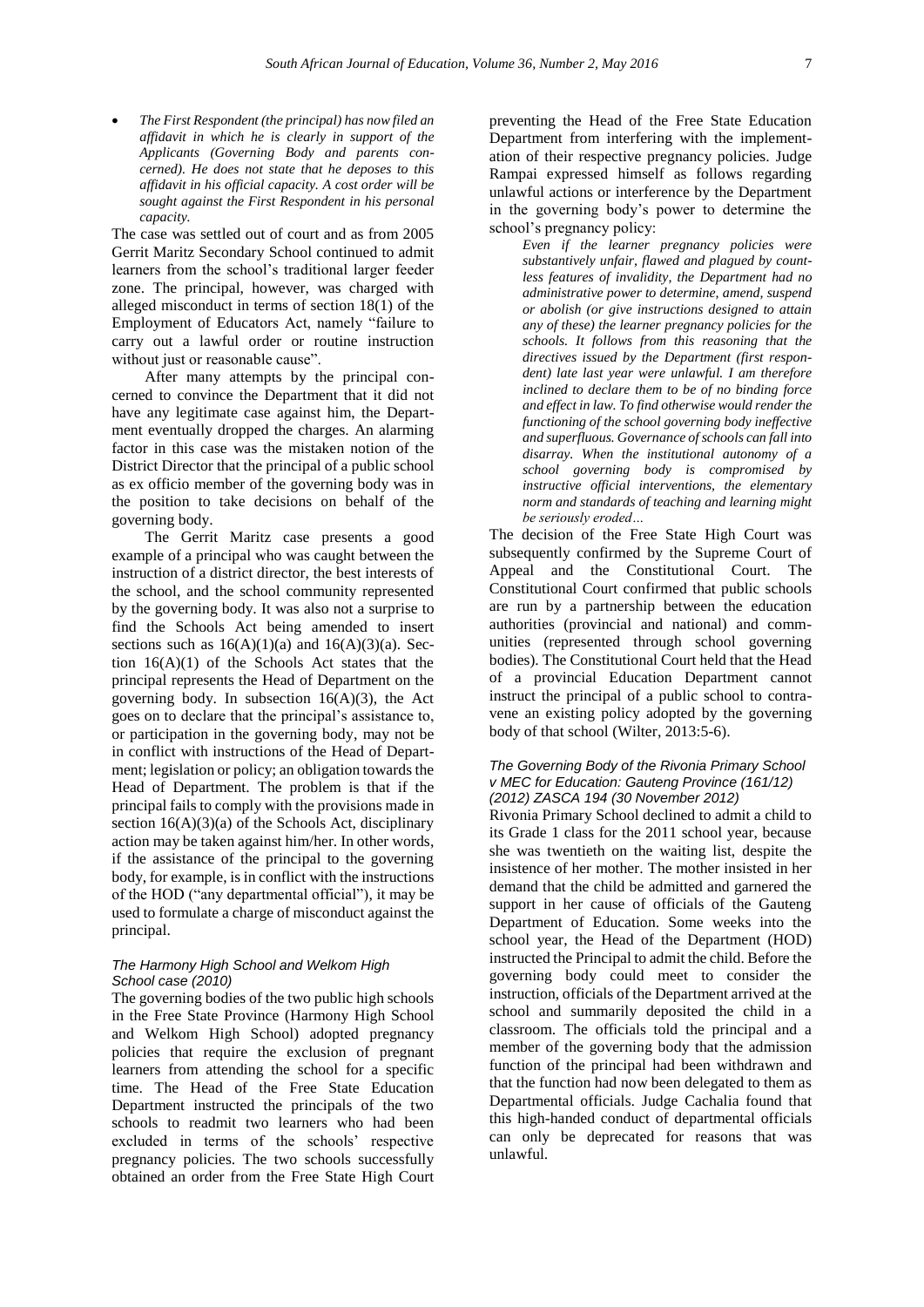In respect of the number of learners a school can admit, the factors to be taken into account of setting those norms and standards are set out in section  $5(A)(2)(b)$ , and include the number of teachers and the class size; the quality of performance of a school; the curriculum and extra-curricular choices; the classroom size and the utilisation of available classrooms. In terms of section  $5(A)(3) - a$ critical section – a governing body must, when compiling its admission policy, comply with these norms and standards. In the event that the school has an existing policy, it must, in terms of section 5(A)(4), within a period of 12 months after the Minister has prescribed the norms and standards, review its admission policy to ensure its consistency. That the governing body is enjoined to compile and review its admission policy in accordance with such norms and standards makes it clear beyond doubt that the admission policy contemplated by the Schools Act includes the capacity of the school.

The judge argued further that the Head of Department was quite entitled to ask the governing body to exercise the discretion embodied in the policy to exceed its capacity, so as to accommodate a learner who had not been placed, and the governing body would obliged to consider such a request on reasonable and rational grounds. The Head of Department, however, issued an unlawful instructtion to the principal to admit the child. Then the officials of the Department were told that the governing body would shortly be meeting to consider the case, but far from awaiting its decision they proceeded to deposit the child nonetheless. The judge found that it would not be out of place to observe that he finds the approach of the Department's officials in this case most disturbing. There was not one bit of evidence to suggest that the school had ever refused admission to a child – including this child who happens to be black – on grounds of race, or that it had unfairly discriminated against any child on this basis. The school's refusal to admit the learner in this case had nothing to do with her race or her background. It came about solely because her application was far down the waiting list. The Department's stated policy itself expressly requires admission to follow the chronological sequence of the applications and the mother in this case was obliged to stand in line, just as the parents of the other learners who had submitted late applications were obliged to do. She was not entitled to preferential treatment, from the school or the Department. However, instead of treating this matter as an ordinary dispute relating to the application of the school's admission policy, the Department opprobriously invoked the ugly spectre of race to obfuscate its unlawful conduct.

In the conclusion of his judgement, Judge Cachalia mentioned that the principal of Rivonia Primary School, Ms Drysdale, was sanctioned for failing to comply with the Head of Department's unlawful instruction.

*Although the sanctions imposed on Ms Drysdale are not before us, I am confident that the Department is sufficiently gracious to withdraw these sanctions in the light of this judgment.*

#### **Conclusion**

The abovementioned cases demonstrate the difficult position of the principal as ex officio member of the governing body and as employee of the Department of Education. The parent members on the governing body may have the expectation that the principal must promote and protect with them the best interests of the school and the learners of the school while officials of the Department of Education expect the principal to carry out their instructions whether such instructions are lawful or not. The principal of a public school, who is an ex officio member of the SGB, represents the Head of Department. However, the principal is but one of many governors on the governing body. He/she has but one vote, which is not a casting vote or a more important vote than that of any other member of the governing body. He/she is the representative of the Department as a professional manager, and not as a governor.

Section 16(2) of the Schools Act stipulates that a governing body stands in a position of trust towards the school. The provision applies equally to the principal, being a member of the governing body, as to the rest of the governing body members. As demonstrated, in the abovementioned court cases the principals received conflicting assignments from the Department and the governing body, where due to their differing goals and interests, suddenly places the principal in a catch-22 situation (Van der Merwe, 2013:244).

Another disturbing trend that emerges from this discussion is that it seems as if sections  $16(A)(1)$ and (3) of the Schools Act can be misused to target principals on account of the manner in which governing bodies execute or fail to execute their statutory functions. Section  $16(A)(1)$  states that the principal of a public school represents the Head of Department in the governing body when acting in an official capacity, as contemplated in sections 23(1) and  $24(1)(i)$ . Section  $16(A)(3)(a)$  states that the principal must assist the governing body in the performance of its functions and responsibilities, but that such assistance or participation may not be in conflict with instructions issued by the Head of Department. Not all instructions from Heads of Department or Departmental officials, however, fall within the ambit of their powers or are in the best interests of the learners, the school and the school community, as has been shown in the Mikro Primary, Rivonia Primary and Gerrit Maritz Secondary School cases. Section 16(A) thus stands